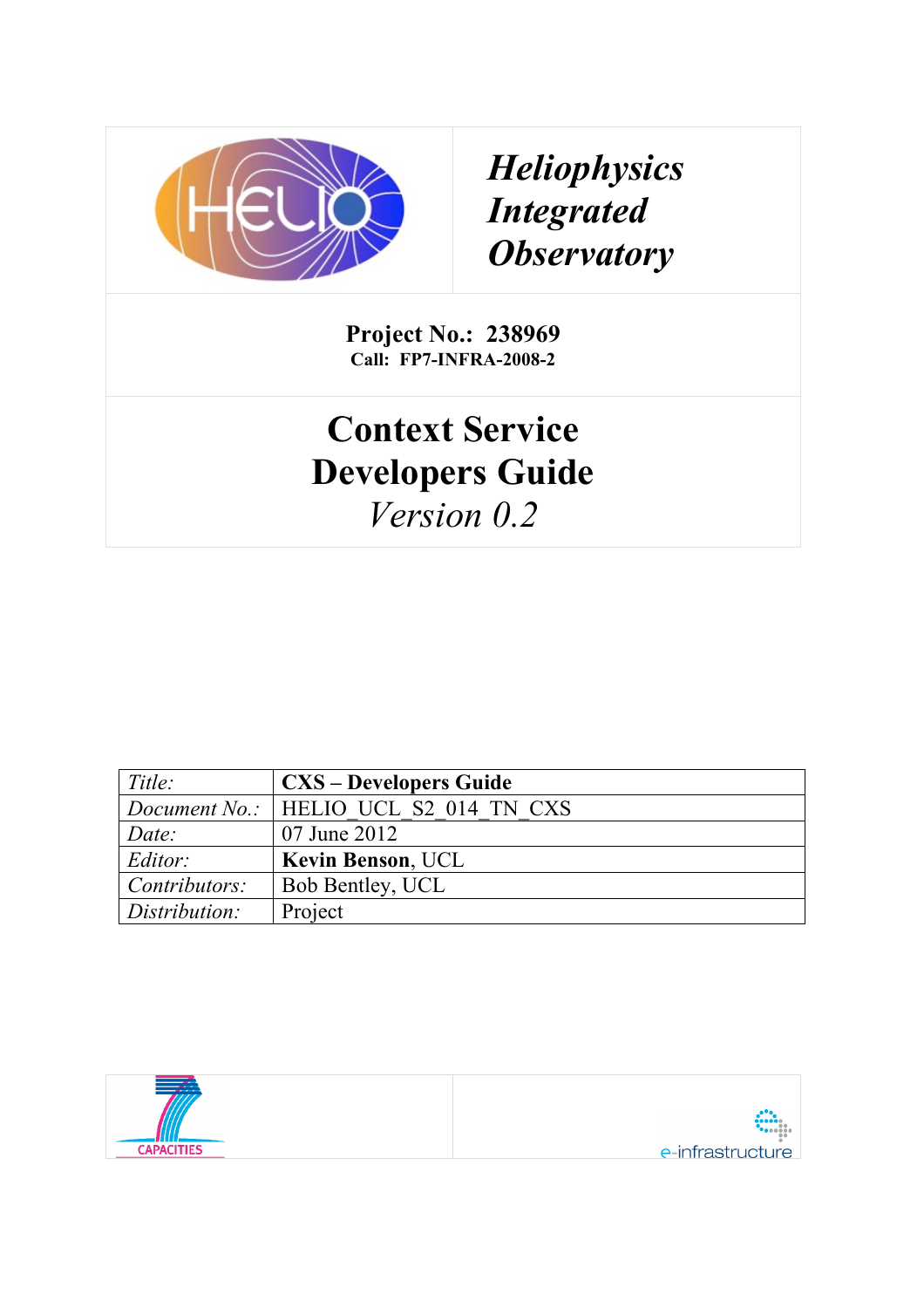#### Context Service – Developers Guide *Version 0.2*

# Revision History

| Version | <b>Date</b> | <b>Released by</b> | Detail        |
|---------|-------------|--------------------|---------------|
| $0.1\,$ | 07/06/12    | Kevin Benson       | Initial Draft |
| 0.2     | 18/06/14    | <b>Bob Bentley</b> | Some tidying  |
|         |             |                    |               |
|         |             |                    |               |

Note: Any notes here.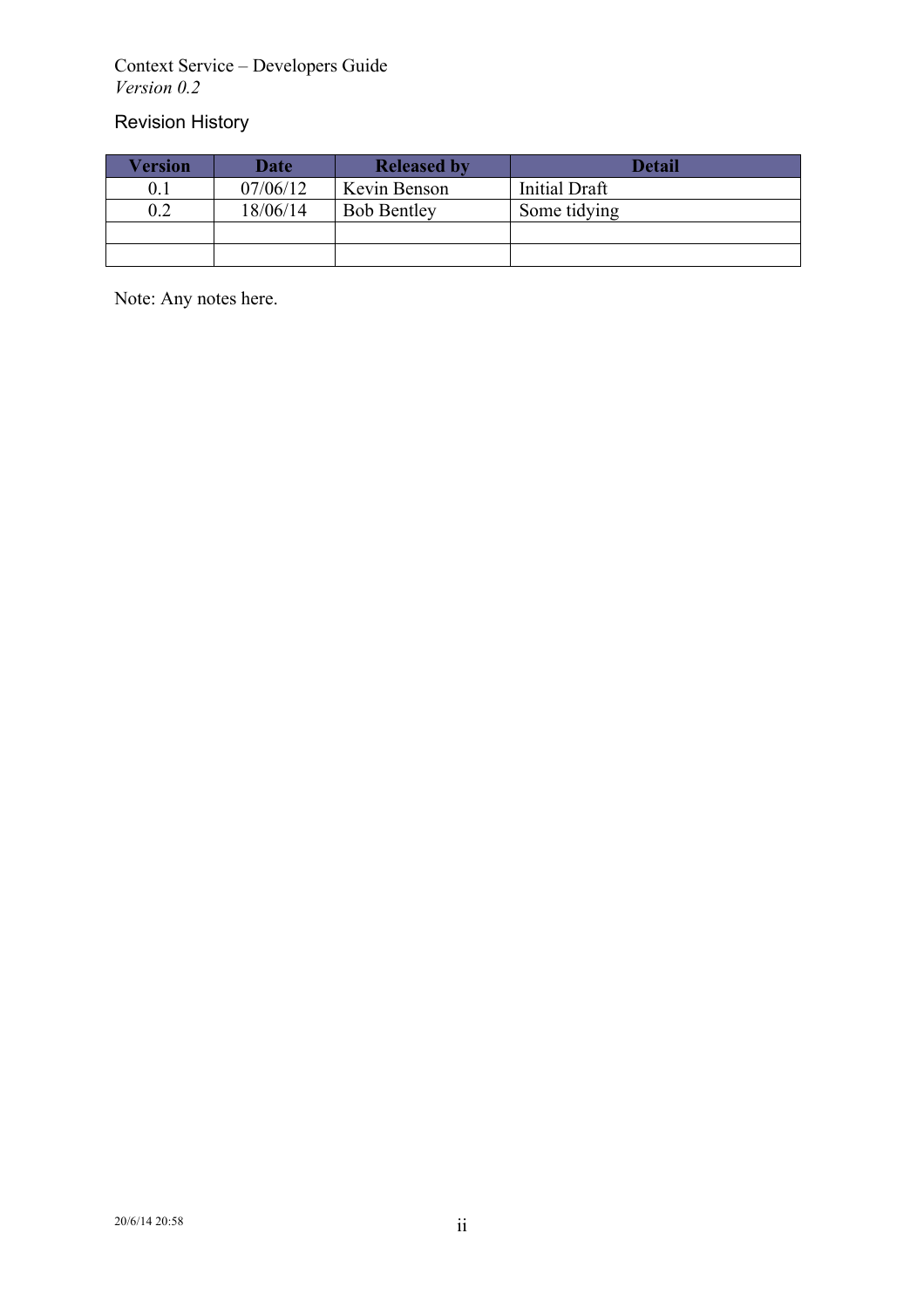|               | Introduction |  |
|---------------|--------------|--|
| 1.1. –        |              |  |
| 2.            |              |  |
| $\mathcal{E}$ |              |  |
|               |              |  |
| 3.2.          |              |  |
| 3.3.          |              |  |
| 3.3.1.        |              |  |
| 3.3.2.        |              |  |
| 3.3.3.        |              |  |
| 3.3.4.        |              |  |
| 3.3.5.        |              |  |
| 3.3.6.        |              |  |
| 3.4.          |              |  |
|               |              |  |
| 3.6.          |              |  |
| 3.7.          |              |  |
|               |              |  |
|               |              |  |
| 4.2.          |              |  |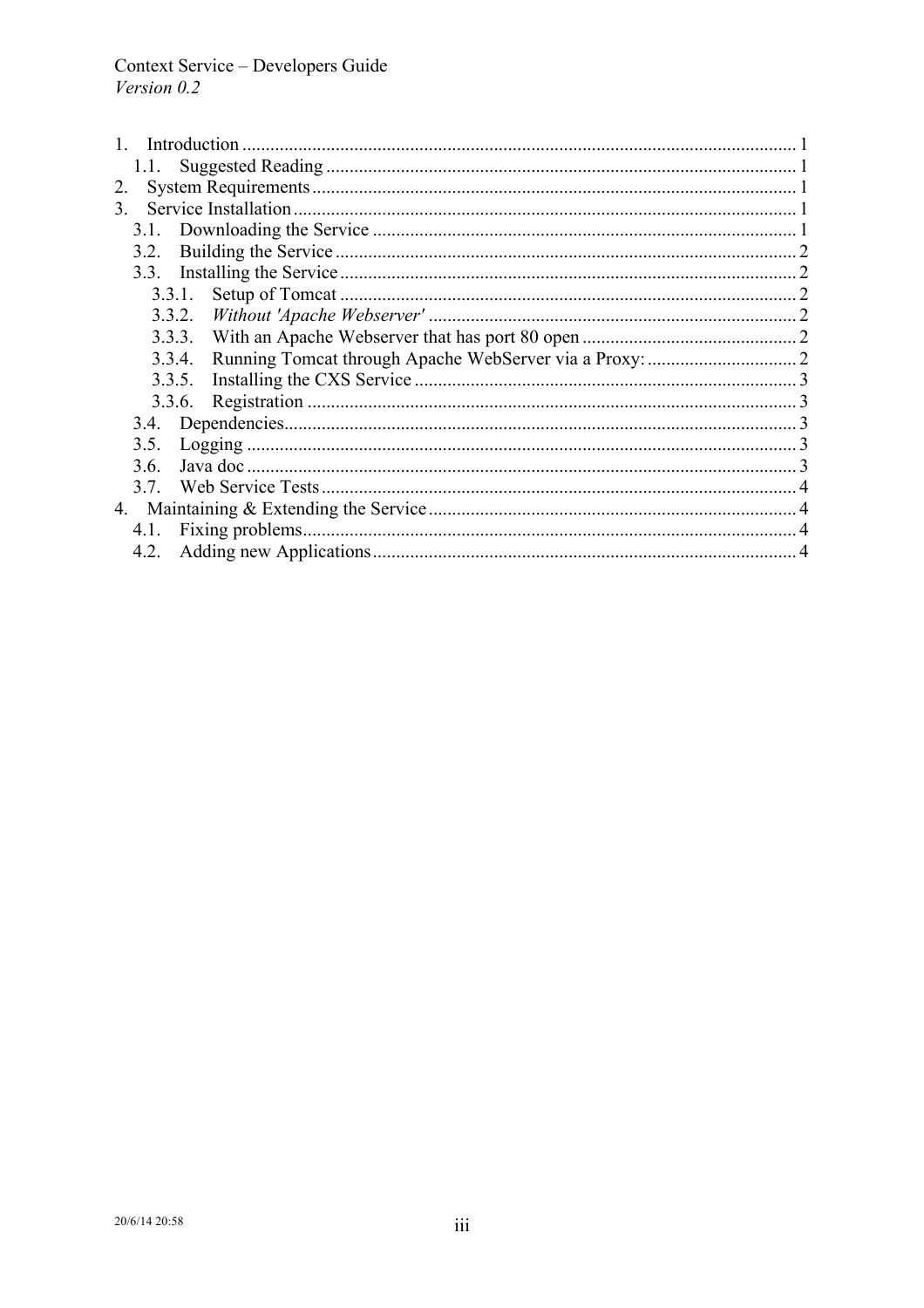Context Service – Developers Guide *Version 0.2*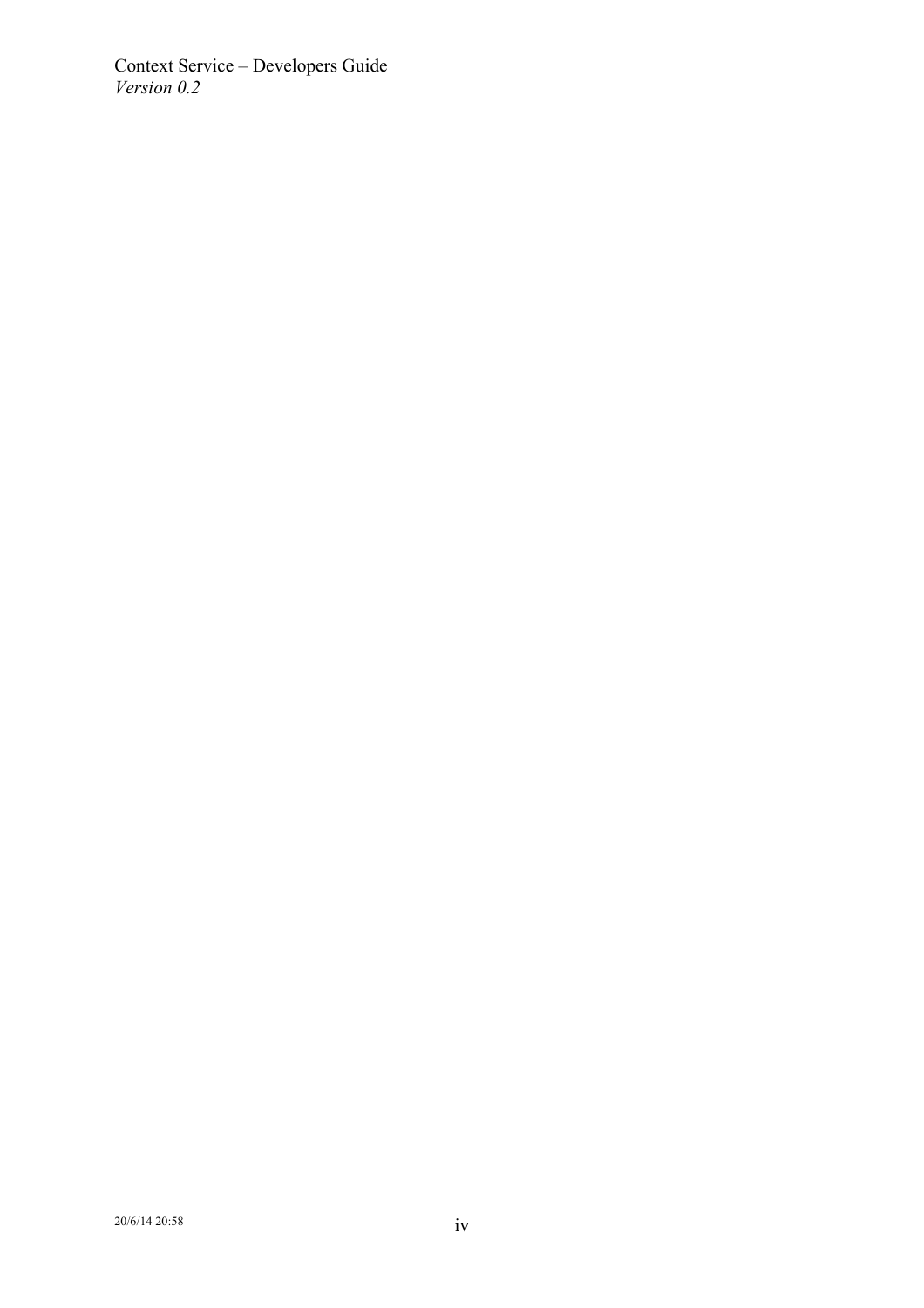# **1. Introduction**

The Context Service (also known as the Universal Worker Service) interface is used for running command-line applications. Install the context service when needing to run simple command-line apps. This installation will step through an application setup on the context called 'cxs'.

# *1.1. Suggested Reading*

| To build the service  |                                                                   |
|-----------------------|-------------------------------------------------------------------|
| Java (compile         | http://www.oracle.com/technetwork/java/javase/overview/index.html |
| service)              |                                                                   |
| Tomcat (web)          | http://tomcat.apache.org/                                         |
| container to host the |                                                                   |
| service)              |                                                                   |
| Maven (build          | http://maven.apache.org/ (or use a plug-in to your development    |
| system)               | environment)                                                      |
| To extend the service |                                                                   |
| $SOAP + WSDL$         | http://www.w3.org/TR/wsdl (or use a plug-in to your development   |
| (web service)         | environment)                                                      |
| definition)           |                                                                   |
| Helio Specification   | Service Interface Specification.doc                               |

# **2. System Requirements**

- Java  $1.6$
- Servlet Container i.e. Tomcat greater than 5.5, GlassFish, JBOSS. For the purpose of this document, installation is in Tomcat.
- An Application to run that cannot be interactive.
- Preference of port 80. Second preference is port 8080. Optional use of Apache as a web proxy to a servlet container (Tomcat) is described below.
- \*\*The installation procedure below walks through an IDL application.

# **3. Service Installation**

This installation procedure will step you through running a basic IDL application that plots light curves. It is assumed IDL and SolarSoft are installed with the appropriate solar soft environment variables setup.

# *3.1. Downloading the Service*

- CXS Service to be installed on a servlet container:
	- o http://sourceforge.net/projects/helio-vo/files/helio-cxs-5.0.war/download
- Zip file containing the application and config to be placed in \$HELIO\_BASE.
	- o Note the actual Application is bundled in an 'execute' directory under \$HELIO\_BASE, this is not required. It is only here for convenience for administration of the CXS.
	- o http://sourceforge.net/projects/helio-vo/files/cxs\_install.zip/download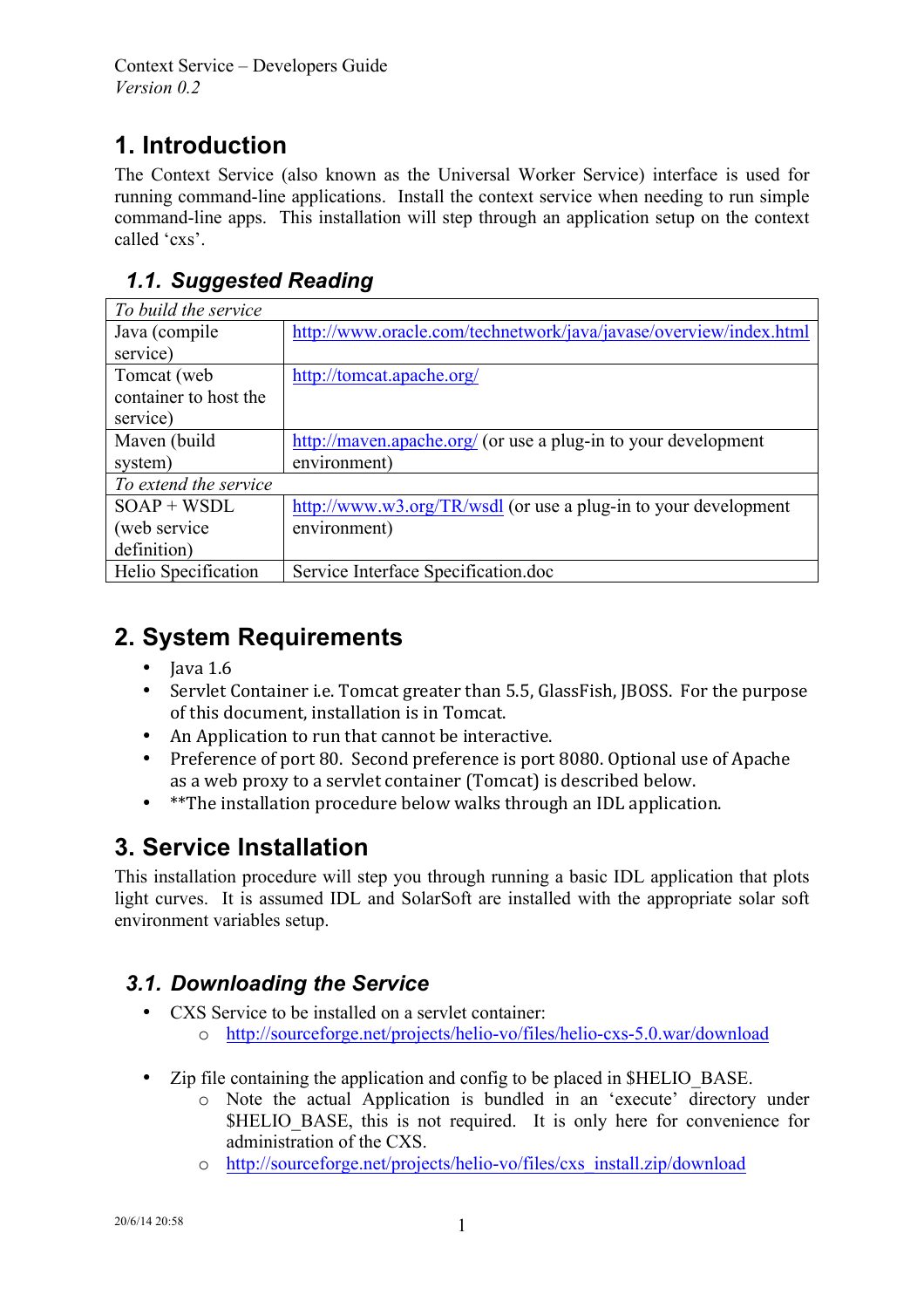Context Service – Developers Guide *Version 0.2*

# *3.2. Building the Service*

No building is necessary.

# *3.3. Installing the Service*

It is assumed installation of a servlet container Tomcat is installed. Extra information about web proxying via Apache is given as an optional benefit.

### **3.3.1. Setup of Tomcat**

You will need to add a manager-gui role and user defined in the \$CATALINA\_HOME/conf/tomcat-users.xml. This would allow you to access the manager app on tomcat located at the base url of tomcat i.e. http://localhost:8080/

An example of a config file is:

*<role rolename="manager-gui"/>*

*<user username="tomcatmgr" password="tomcat" roles="manager-gui"/>*

### **3.3.2.** *Without 'Apache Webserver'*

• Tomcat must have port 8080 open or change the conf/server.xml and have port 80 open (this would require running as root).

#### **3.3.3. With an Apache Webserver that has port 80 open**

Tomcat can be run on any port and does not require the port to be open, as long as the Apache Webserver is proxying requests. See installation instructions on 'Running Tomcat through Apache'

#### **3.3.4. Running Tomcat through Apache WebServer via a Proxy:**

- Edit the config file of the Apache Webserver i.e. /etc/httpd/conf/httpd.conf
- Add a forwarding request at the end of the file, an example of an Apache Webserver on the same machine as the tomcat, port 8080 (tomcat installation) is not open to the public only port 80 (Apache WebServer):
	- o ProxyPass /helio-ics/ http://localhost:8080/helio-ics/
	- o ProxyPassReverse /helio-ics/ http://localhost:8080/helio-ics/
- Go to tomcat conf directory \$CATALINA\_HOME/conf and edit server.xml
- Change the 'Connector' tag to reference the Apache Web Server, this will ensure java code inside tomcat when referencing the context url will get the proper host *i.e.*:

*<Connector port="8080" maxHttpHeaderSize="8192" maxThreads="150"*  minSpareThreads="25" maxSpareThreads="75" enableLookups="false" *redirectPort="8443" acceptCount="100" connectionTimeout="20000"*  disableUploadTimeout="true" proxyName="msslkz.mssl.ucl.ac.uk" *proxyPort="80" />*

Restart Apache and Tomcat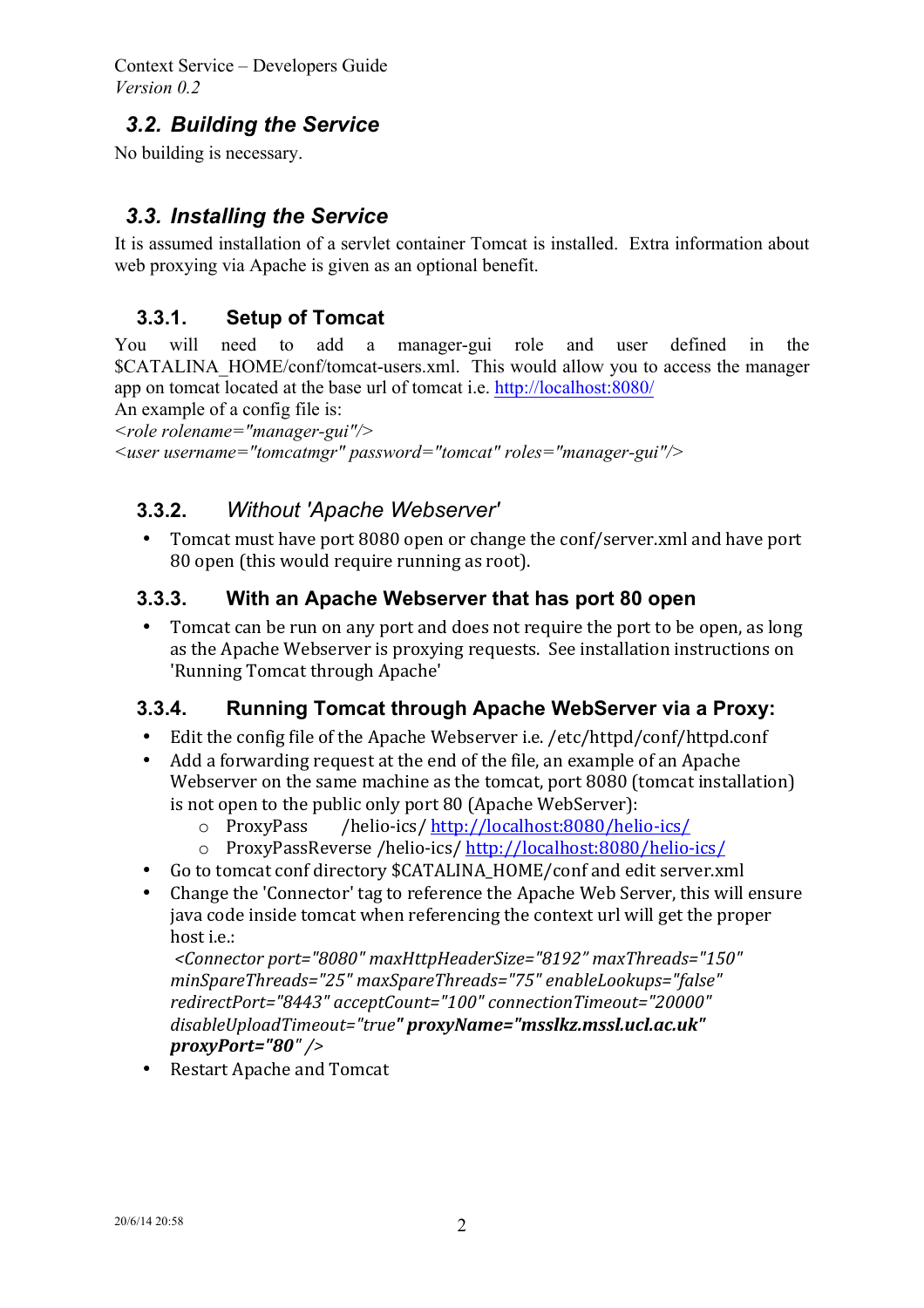#### **3.3.5. Installing the CXS Service**

The setup requires a directory on your system to hold various data such as config files and application files, i.e. /data/helio. For the rest of the installation instructions this will be referred to as \$HELIO\_BASE.

- Place the helio-cxs.war into \$HELIO\_BASE
- Run 'mkdir \$HELIO\_BASE/helio-cxs'
- On a command line run 'cd \$HELIO\_BASE/helio-cxs' then 'jar xvf ../helio-cxs.war'
- Unzip cxs install.zip and copy all the sub-directories located in 'cxs base config' into \$HELIO\_BASE. \$HELIO\_BASE should now have the additional directories of:
	- o **\$HELIO\_BASE/config** This will hold the configuration
	- o **\$HELIO\_BASE/temp** This directory is where CXS will store output and if needed input.
	- o **\$HELIO\_BASE/records** This holds information of the original Job Description received by the CXS.
	- o **\$HELIO\_BASE/execute** This directory is NOT required, but common to setup wrapping shell type scripts here to call applications.
- Edit the SHELIO BASE/execute/cron jobs/do cxs goes.sh to modify for any Environment variables that need changing.
- View the \$HELIO\_BASE/config/app-description.xml to see how an application is described to the CXS. Change the 'executionPath' to point to your \$HELIO\_BASE/execute/cron\_jobs/do\_cxs\_goes.sh
	- $\circ$  This execution Path is critical and points to the application that is ran for the configured application. This is normally noted as a small shell script that wraps around the primary application in previous setups.
- Copy the cxs.xml from the 'tomcat config' directory located in the zip file into \$CATALINA\_HOME/conf/Catalina/localhost
- Edit the cxs.xml
	- o change the 'docBase' attribute to point to the directory of \$HELIO\_BASE/helio-cxs
	- o The xml file is self-explanatory with comments showing what needs to be changed. Certain Environment properties contained in the xml file must be changed to point to \$HELIO\_BASE
- Restart tomcat.

#### **3.3.6. Registration**

Contact mailto://helio-services@majordomo.mssl.ucl.ac.uk to quickly have your service registered in the helio registry. Mail with the URL of your service.

You must edit the SHELIO BASE/config/registration-template.xml. This is a selfexplanatory to help you register the core metadata about your service.

#### *3.4. Dependencies*

# *3.5. Logging*

Logging of the servlet container is written to \$CATALINA\_HOME/logs/Catalina.out

#### *3.6. Java doc*

http://www.helio-vo.eu/javadoc/